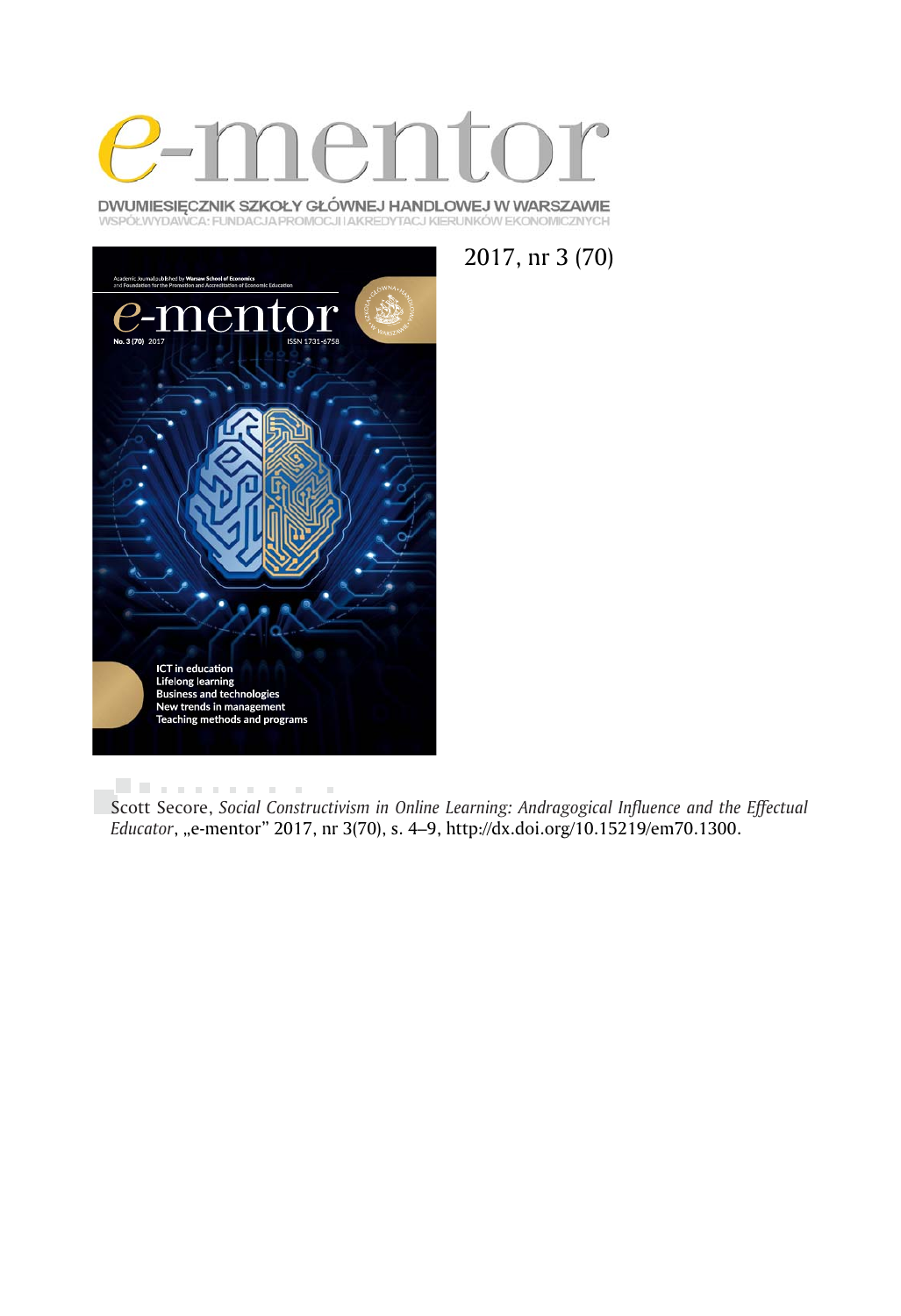**CONTRACTOR** 

# Social Constructivism in Online Learning: Andragogical Influence and the Effectual **Educator**

# *Scott Secore*

*Today's educational landscape is changing swiftly. Technology is steadily improving, and the demands of the modern workforce weigh heavily on both businesses and the individuals within; and so, it is imperative that higher education keeps pace accordingly. As adult learners return to school in record numbers, online (distance) learning has become a prevalent staple of academia. As a result, the learning models and teaching methods applied in online courses have arisen as a contentious source of debate. Research and expert opinion often point to constructivism – more specifically, social constructivism – as the preferred delivery mode for online learning and adult education (andragogy). However, latent ideologies and assumptions of both constructivism and andragogy, coupled with technology's overwhelming influence on contemporary education, leave the door open for continued argument regarding its impact on both the student and the teacher. Consequently, this raises several critical questions. First, what exactly are constructivism and social constructivism? Second, how does social constructivism work? Third, what roles do students, teachers, and technology play in the learning process? Lastly, how do the distinctions of andragogy affect social constructivism in online teaching?*

# What are Constructivism and Social Constructivism?

Constructivism, as a learning theory, implies that learners conceive understanding and form meaning via a blend of their own existing knowledge base, their actions, and their individual experiences. Simply put, newly acquired information builds upon previously obtained knowledge to "construct" broader cognizance. As such, knowledge acquired by the learner is not pre-specified, and evaluation of learning is more subjective, since it does not rely on explicit quantitative criteria (Duke, Harper, & Johnston, 2013, pp. 4–13).

The genesis of modern constructivism is arguably derivative of both late  $19<sup>th</sup>$  century-early  $20<sup>th</sup>$ century existentialist philosophy (e.g. Kierkegaard & Nietzsche) and functional psychology (e.g. James & Dewey), as both disciplines intrinsically explore the relationship(s) between one's personal environment and experiences, and their effects on cognition, behavior, and choice. In contemporary academia, however, the germination of constructivist ideologies resides in Piaget's theory of cognitive development, wherein Piaget (1936, 1952) hypothesizes that intellectual growth is a process occurring in incremental stages as one adapts to their environment. Adaptation transpires through assimilation and accommodation, where the individual progressively incorporates new experiences into old experiences, thus altering how they think and perceive the world around them. In essence, the individual learns through discovery, as personal development precedes learning. Accordingly, constructivism is learner-centered, meaning that the theoretical focus on learning resides with the student, not the teacher. However, as the instructor serves to advance the process and ensure scholarship, the role of the instructor is crucial. At its root, in true constructivist learning, the following four epistemological maxims exist and/or occur:

- Knowledge conception is a result of active cognition;
- Learning is adaptive and more steadfast given the proper environment;
- Subjective thinking organization and sensible comprehension of the learner's experiences – is applied; and
- Learning involves social, cultural, and languagebased processes (Doolittle & Camp, 1999; Gergen, 1995, pp. 17–40; von Glasersfeld, 1984, pp. 17–40; Vygotsky, 1978).

These four dictums form the basis of – and provide the building blocks for – the constructivist learning theory. Doolittle and Camp (1999, p. 5) neatly surmise that:

 *Constructivism acknowledges the learner's active role in the personal creation of knowledge, the importance of experience (both individual and social) in this knowledge creation process, and the realization that the knowledge created will vary in its degree of validity as an accurate representation of reality*.

Nonetheless, the seemingly malleable nature of these four precepts often leads to interpretive deviation. Consequently, varied casts (e.g. cognitive, radical, and social) of constructivism are common. However,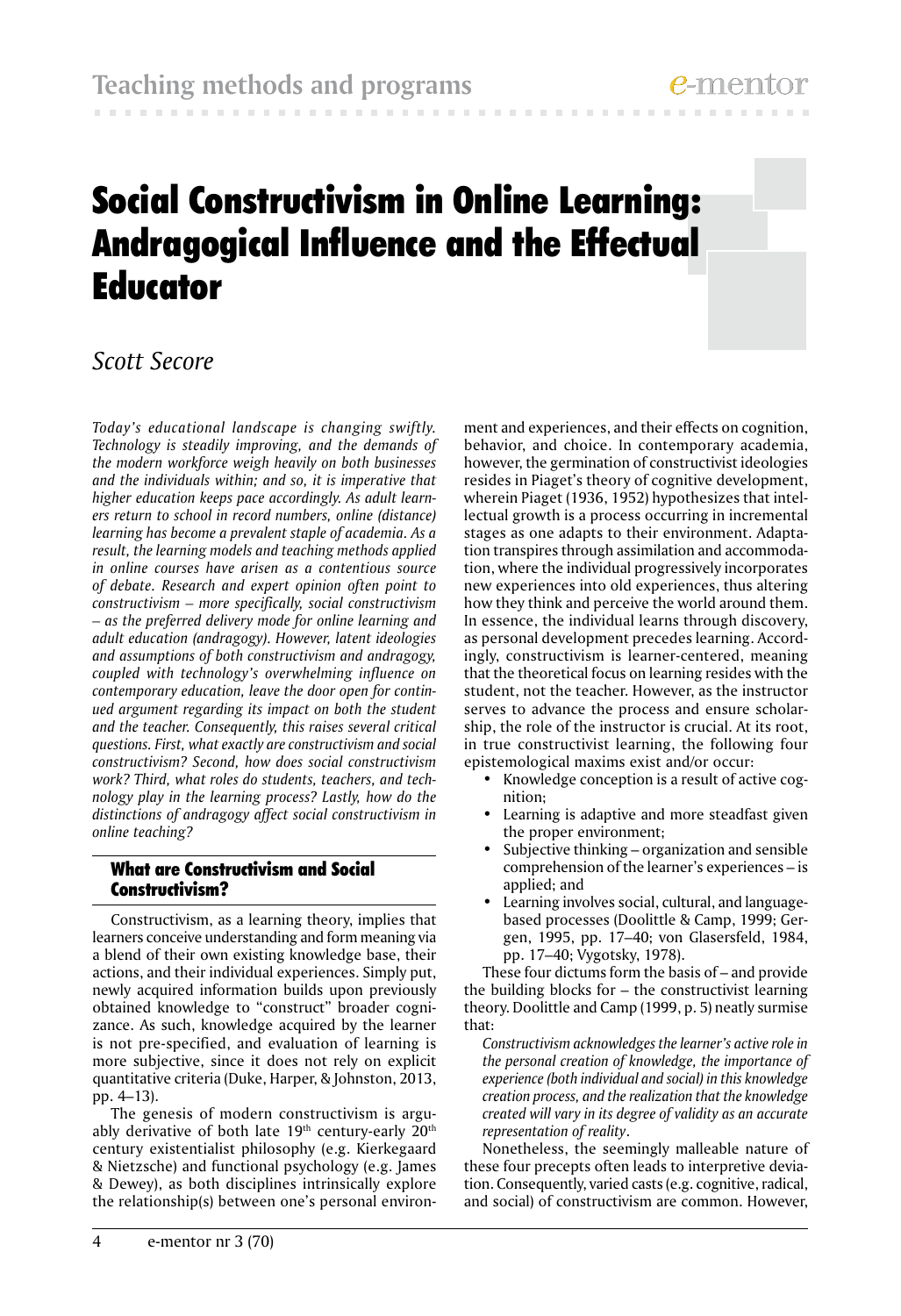only one truly accentuates and applies all four of these epistemological tenets: Social Constructivism.

The origins of social constructivism lie at the heart of Vygotsky's social development theory (1978), in which he stresses the fundamental role of social interaction in cognitive development (McLeod, 2014). In contrast to Piaget, Vygotsky (1978) argues that learning and development do not materialize in predetermined stages, nor does the individual need to adapt to and/or approach the process alone [discovery]. Rather, learning is a collaborative activity wherein the environment influences the individual, and learning propels development. Ozer (2004) offers a précis:

 *For Vygotsky, the zone of proximal development – the distance between the actual development of a child as determined by independent problem solving, and the level of potential development as determined through problem solving under adult guidance or in collaboration with more peers – suggests that cognitive development is limited to a certain range at a particular age. However, with the help of social interaction, such as assistance from a mentor, students can comprehend concepts and schemes that they cannot know on their own* (para. 11).

Therefore, such strong emphasis on the aforementioned tenets of constructivist learning provides recognition to the social disposition of constructivism, signifying an outcome of attained knowledge through social interaction, and thus implying it is a shared experience and not an individual experience (Doolittle & Camp, 1999; Prawatt & Floden, 1994, pp. 37–48).

Embedded within the framework of social constructivism one will find two approaches, or models, for which learning outcomes take place: Cooperative/Collaborative and Sociocultural. In many respects, social constructivism is a meld of these two approaches, as it essentially applies the underlying principles that shape each approach.

#### Social Constructivist Learning Models

#### Cooperative/Collaborative

The first approach to social constructivist learning is the cooperative/collaborative model. While there is discussion as to whether this is an actual form of constructivist learning, or rather an offspring closely related to the constructivist model, the heart of the cooperative/collaborative model nevertheless underscores the impactful role of social intercourse in the learning process (Leidner & Jarvenpaa, 1995; Schell & Janicki, 2013).

According to Leidner and Jarvenpaa (1995), learning occurs when an individual interacts with other individuals; specifically, *as individuals exercise, verify, solidify and improve their mental models through discussions and information sharing* (p. 268). In educational settings, the cooperative model stresses and encourages communication among peers to both aid and strengthen the learning experience (Schell & Janicki, 2013). Advocates

of cooperative learning believe that increased levels of interaction ultimately result in boosted creativity, critical thinking, and knowledge construction (Schell & Janicki, 2013). Additionally, collaboration also elicits participation, and contributes to improving communication and listening skills (Leidner & Jarvenpaa, 1995). Simply put, learners must interact with one another to attain meaningful knowledge acquisition (Chametzky, 2014, pp. 813–821).

#### Sociocultural

The second learning approach is the sociocultural model. According to Carswell (as cited in Carwile, 2007, p. 1), the sociocultural model asserts that *learning best occurs when the learning event is meaningful, more deeply or elaborately processed, situated in context, and rooted in the learner's cultural background and personal knowledge*. Put another way, learning has roots in both social and cultural contexts, wherein the individual's total environment influences their ability to acquire knowledge, develop critical thinking skills, and form meaningful connections.

Notwithstanding, debate exists in relation to sociocultural learning, as some aspects of the model seem to oppose the cooperative/collaborative model – chiefly its individualistic tendencies. These leanings go hand-in-hand with the cooperative/collaborative model, although, as Doolittle and Camp (1999, p. 8) opine, *social interaction always occurs within a sociocultural context, resulting in knowledge that is bound to a specific time and place*. Similarly, Leidner and Jarvenpaa (1995, p. 270) posit that instruction within the sociocultural model is always *culturally value laden and embedded in a person's everyday cultural/social context* (p. 270). Further still, a main goal of constructivism is to create an information object-rich and socially meaningful (i.e. communication and collaboration filled) learning environment (Gold, 2001). As such, individualization of cooperative learning in a sociocultural context occurs when the student "interprets and assimilates the new knowledge, embedding it within his or her individual experience" (Carwile, 2007, p. 2). Thus, despite debate, assertions concerning the aims of sociocultural learning hold true.

## Social Constructivist Online Teaching

Doolittle and Camp (1999, p. 9) propose that the following eight factors are essential to constructivist pedagogies:

- Learning should involve social negotiation and mediation;
- Content and skills should be relevant to the learner;
- Teachers serve primarily as guides and facilitators of learning, not instructors;
- Learning should take place in authentic and real-world environments;
- Teachers should provide for and encourage multiple perspectives and representations of content;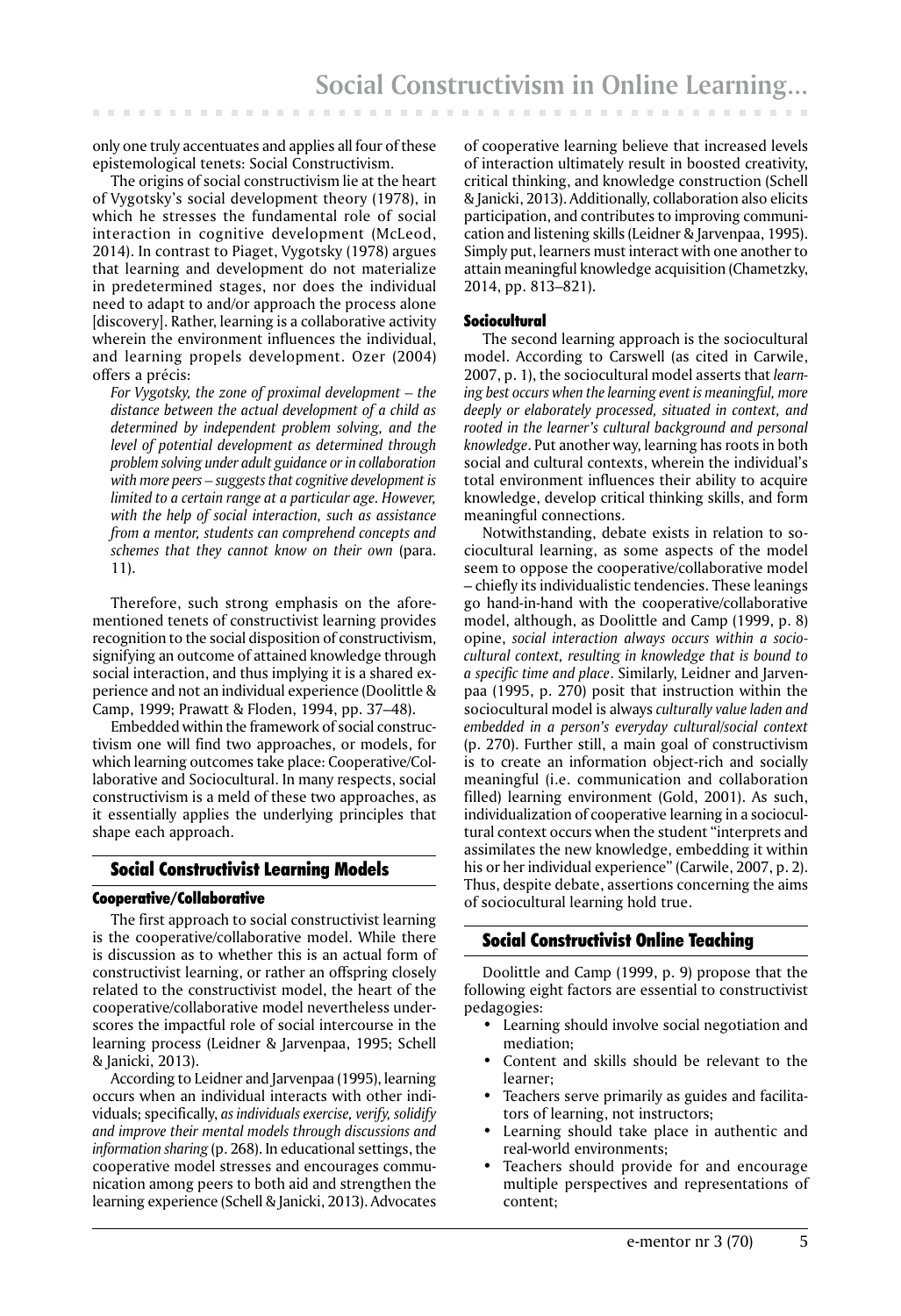- Content and skills should be construed within the framework of the learner's prior knowledge;
- Students should be measured formatively, serving to inform future learning experiences; and
- Students should be encouraged to become selfregulatory, self-mediated, and self-aware.

In formulating how an online social constructivist approach to pedagogy may work, one might consider these eight factors. And by nature, online education mostly encapsulates all of them. However, the last three factors proposed by Doolittle and Camp (1999) are not consistently, or easily, gauged. For instance, acknowledgment of – and provision for – a pupil's preexisting, current, and future knowledge is sometimes difficult to measure in an online setting – particularly in asynchronous environments. Without presumption on the part of the instructor, or an existing relationship between the instructor and the student, asynchronous environments often require a healthy dose of direct and/or indirect assessment. Likewise, most students jump into online learning unprepared, due to their naivety about the differences from traditional learning (Bowman, 2012). For that reason, it would appear that self-regulation, self-mediation, and self-awareness are really prerequisites for online learning, as they are vital to the learning process, yet are not effortlessly acquired skills.

As mentioned before, social constructivism employs a mixture of both the cooperative/collaborative and sociocultural models of learning. Therefore, the learner gains knowledge through meaningful social interaction with others, and applies that information to a context in which they are familiar and to which they can relate. Based on Doolittle and Camp's (1999) pedagogical factors – and despite social constructivism being identified as learner-centered – successful learning achievement within a social constructivist framework places a great deal of the onus on the teacher. This is especially true in an online setting.

As suggested earlier, a constructivist teacher is more a catalyst for learning than a traditional instructor; wherein the primary focus of the teacher is the learning process itself and the outcomes it produces (Carwile, 2007). As defined by Schell and Janicki (2013, p. 29), *The role of the instructor in this setting is to act as a guide in the learning process. The instructor poses questions for the students to think about and then the instructor helps students navigate toward answers*. In other words, the instructor is more than a facilitator of learning, but also a mentor, a consultant, and a coach (Vonderwell, Liang, & Alderman, 2007, pp. 309–328). Gold (2001, pp. 35–57) elaborates on this premise further, proposing that teachers of online courses fill three fundamental roles: organizational, social, and intellectual.

The teacher's *organizational* role is to lay the groundwork for discussion, meaning that they must establish and present objectives, rules, and timetables for the course (Carwile, 2007, pp. 68–73; Gold,

2001, pp. 35–57). The teacher's *social* role is creating a safe, positive, friendly, and motivating environment that fosters an open and meaningful learning experience (Carwile, 2007, pp. 68–73; Gold, 2001, pp. 35–57; Huang, 2002, pp. 27–37). This is achievable as *Good moderators often send out welcome messages, use a personal tone, and seed their feedback with specific examples and references* (Gold, 2001, p. 43). Lastly, and perhaps most importantly, the teacher's *intellectual* role is to serve as a facilitator of understanding. By emphasizing crucial discussion points and primary ideas embedded within facts, as well as asking questions, soliciting responses, provoking critical thinking, and developing themes that relate to assignments, teachers can better ensure knowledge acquisition (Gold, 2001, pp. 35–57; Mayer, 1996). Mayer (1996) explains constructivist teaching, and teachers, as follows:

 *Constructivist teachers frame instruction, so their students can understand the relevance of new knowledge. Relevance need not preexist in students; when it doesn't, constructivist teachers nudge students to gradually realize the relevance of their emerging knowledge by encouraging them to explore new materials and solve problems* (para. 11).

In this setting, students are not only learning the course material, they are also discovering their own abilities to contemplate and research a topic (Schell & Janicki, 2013). However, as online learning does not offer the same methodologies used in traditional learning environments – such as face-to-face communication, libraries, and resource rooms – student approaches to learning, discernment, and critical thinking have seen alteration. As such, existing learning principles and methodologies are progressively becoming reflections of their social environments (Siemens, 2005, pp. 1–8). In this way, Mayer's description of constructivist learning and teaching extends beyond convention.

According to Siemens' (2005, pp. 1–8) theory of connectivism, in today's technologically reliant world, learning no longer occurs within the individual – as proposed by constructivism. Rather, much like social constructivism, it also occurs outside the individual (i.e. learning that is stored and manipulated by technology). Consequently, social learning has become a complex (non-linear) and globalized system of networks that create connections from which people can quickly draw information outside of their primary knowledge base, and take action accordingly. Simply put, learning is no longer an individualistic activity (Mattar, 2010, pp. 1–16). Duke et al. (2013, pp. 6) summarize:

 *The individual does not have control; rather it is a collaboration of current ideas as seen from a present reality. The core skill is the ability to see connections between information sources and to maintain that connection to facilitate continual learning*.

Given the perpetual evolution of technology, and its subsequent influence on educatory practices, metamorphoses in both learning and instruction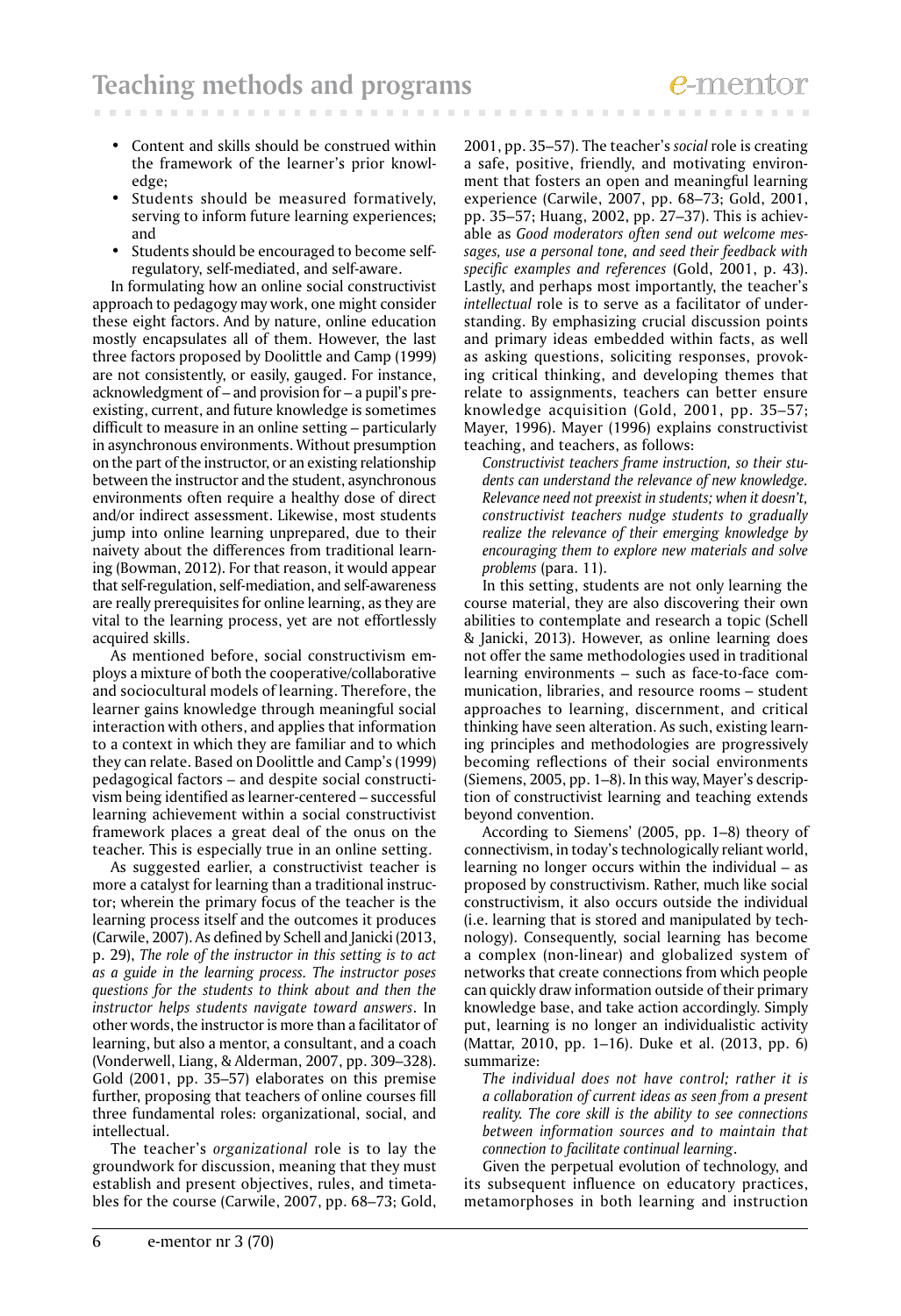are inevitable. For that reason, prudent and routine consideration to technological, epistemological, and pedagogical transformations concerning instructional design and dissemination is imperative. That is to say, teachers must demonstrate diligence in both course construction and presentation to provide an environment that fully adopts the social constructivist model. Therefore, as technology continues to radically modify the higher education landscape, and reshape how people communicate and learn, Gold's (2001, pp. 35–57) suggested teacher roles remain both relevant and vital for online learning.

# The Influence of Andragogy on Social Constructivist Online Teaching

Social constructivism also appropriates philosophies and theories often associated with adult learning, or andragogy. Knowles (1980, 1984) proposed the following six assumptions, or principles, that he felt were applicable to adult learners:

- Self-concept**:** As people mature, they move from being a dependent personality toward being more self-directed;
- Experience: Over time, adults amass a growing set of experiences that provide a prolific resource for learning;
- Readiness to learn: As people mature, they are more interested in learning subjects that have immediate relevance to their jobs or personal lives;
- Orientation to learning: There is a change in time perspective as people mature. They advance from gathering knowledge for future use to the immediate application of knowledge. Thus, adult learners are more problem-centered than subject-centered;
- Motivation to learn**:** As a person matures, they become motivated by various internal incentives – such as need for self-esteem, curiosity, desire to achieve, and satisfaction of accomplishment; and
- Relevance: Adults need to know why they need to learn something. Furthermore, because adults manage other aspects of their lives, they are willing and able to direct and participate in the planning and implementation of their own learning (Keesee, 2010; Knowles, 1980, 1984).

 Brookfield (1995) also pinpointed four major areas of research that he felt were germane to adult learning. Similarly to Knowles, Brookfield's (1995) conclusions revolved around self-direction, critical thinking, experiential learning, and the ability to "learn how to learn." Additionally, Huang (2002, p. 33) recognizes that in both constructivism and andragogy the learner seeks to assume ownership of their education, stressing:

 *Adult learners want to learn skills related to their real life or work experience. Thus, the belief of educators in teaching should be grounded in adults' experiences,* 

*and these experiences represent a valuable resource. The learning environment should provide real-world, case-based environments for meaningful and authentic knowledge*.

All of the inferences made by Knowles, Brookfield, and Huang have a central function in social constructivist learning, regardless of the learner's age. As discussed earlier, the second factor of Doolittle and Camp's (1999) constructivist pedagogy contends the relevancy of both content and skills to the learner. Doolittle and Camp (1999) concisely summarize this, and all Knowles', Brookfield's, and Huang's affirmations, by stating:

 *If knowledge is to enhance one's adaptation and functioning, then the knowledge attained (i.e., content and skills) must be relevant to the individual's current situation, understanding, and goal. This relevancy is likely to lead to an increase in motivation, as the individual comes to understand the need for certain knowledge. Ultimately, experience with relevant tasks will provide the individual with the mental processes, social information, and personal experiences necessary for enhanced functioning within one's practical environment* (p. 9).

This sentiment is significant to online settings as the environment provided by the instructor needs to correspond to something familiar to the student – both pragmatically and conceptually. Additionally, in this setting, diversity among students varies greatly, and every student brings a different set of experiences to the table. As a result, recreating authenticity may prove a formidable task. However, a social constructivist approach, combined with connectivist ideologies, affords the instructor the ability to implement contextualized instructional strategies that precipitate self-direction and motivation, as well as simulate authentic life scenarios.

Foremost, students need comfort and "safety" in a learning environment, and in regard to the learning experience (Chametzky, 2014, pp. 813–821; Millheim, 2012). As discussed earlier, many students – adult learners in particular – often enter the world of e-learning unprepared. The same holds true for instructors new to the format. Consequently, both may experience uninvited stress and anxiety. Morrison (2014) expounds:

 *Students need a wide range of skills to learn successfully in online settings; they need to be tech savvy, know how to collaborate with peers, conduct online research, navigate proficiently within the learning management platform, manage their time effectively and engage in the learning process by interacting with content, peers and completing course work via the learning platform* (para. 1).

Nonetheless, undue stress and anxiety of this type are avoidable. By supplying a copious array of resources to students, instructors can both streamline the learning process and better align their students with course objectives. Naturally, resource specification and accessibility are tailorable to any given context. Thus, resources addressing the technical, academic,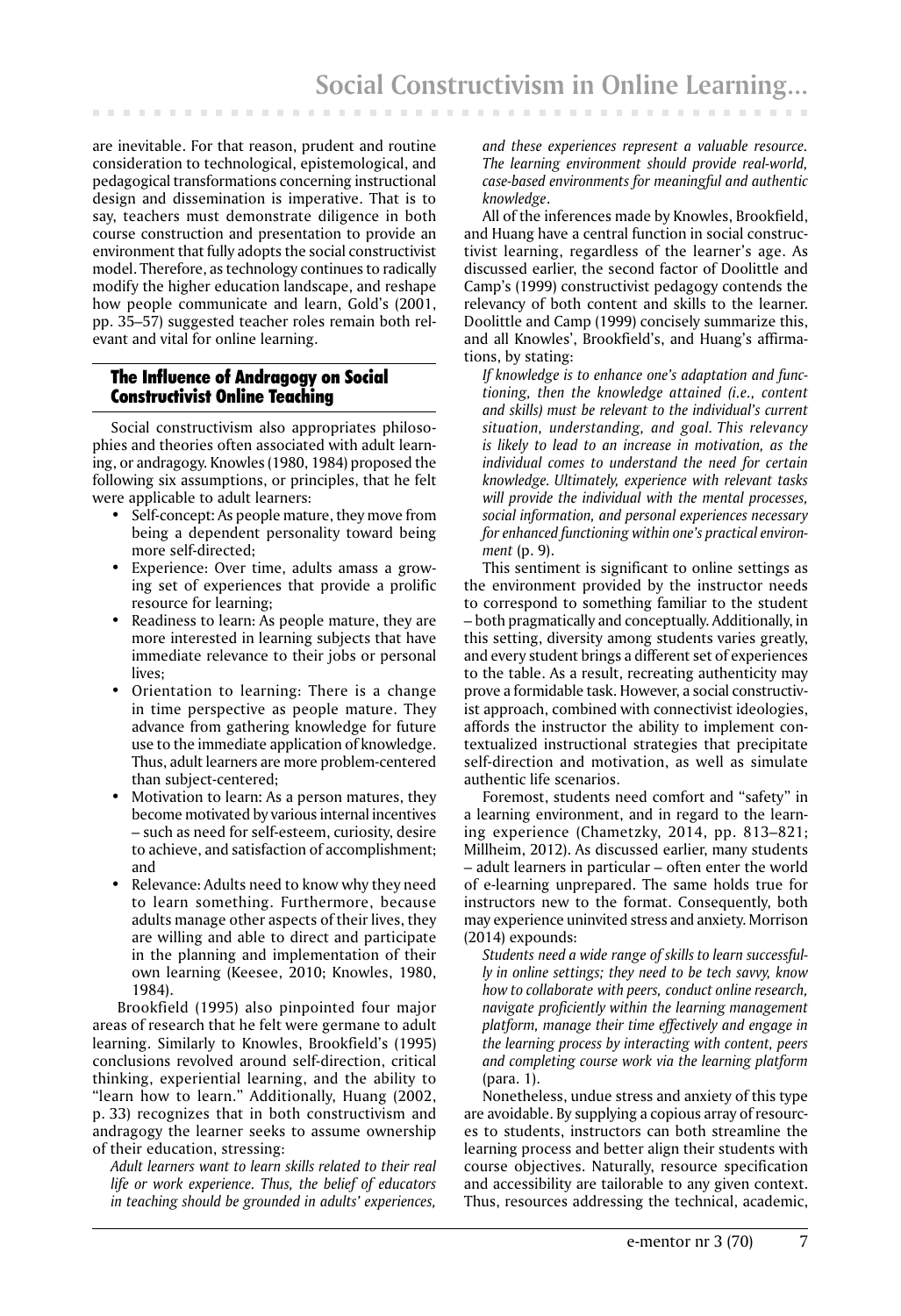and study skills of the student will not only help curb apprehension, they will also help to improve efficiency (Morrison, 2014).

Further still, and perhaps more importantly, the socio-constructivist environment more closely mimics the type of environment the student will face, or is presently facing, outside of schooling (Schell & Janicki, 2013). In the "real world," persons with instantaneous answers and validity about a problem are not always available. Correspondingly, the individual must utilize their resources, collect data, arrive at a conclusion, process a judgment, and act accordingly. Sound familiar? As mentioned previously, in a constructivist setting students not only learn course material, they also uncover their ability to explore and research a topic. Schell and Janicki (2013, p. 30) assert that *the student who has learned to discover knowledge for himself/herself is better prepared to come to a conclusion and the supporting process that led to the conclusion*. Apropos this concept, instructors of online courses can promote authenticity by designing course plans and activities that reflect *real-world problems and their practical solutions* (Chametzky, 2014, p. 816). Whether collaborative discu ssion posts, or independent research projects, structured assignments with open-ended themes afford students the opportunity to explore solutions to problems relative to their personal plight. Akin to real life, tangible means and objectives are requisite for rightful ownership of learning, as well as successful learning outcomes. As such, educators employing a social constructivist approach to online teaching bear enormous responsibility toward furnishing students with academically amenable environments armed with the tools required for maximization of the learning experience.

## Conclusion

As the workforce and technology continue to evolve, and online educational opportunities become a mainstay in our higher educational system, one can easily perceive the advantages to application of social constructivist learning in an online setting. The model, as defined, checks all the boxes of desired qualities, format, and outcomes the contemporary student needs – be they typical college-aged students or adult learners. While the social constructivist model places the student at the forefront of the learning process, it is clear that the role of the instructor is of equal importance and value to the overall learning experience – even in an asynchronous format. The teacher's ability to create and foster an environment suitable for open, engaging, and meaningful interaction, coupled with their capacity to quickly assess and establish a unifying epistemological foundation and curriculum design authentic to "real-world" application is paramount to student success. Though social constructivism is learner-centered, without an effectual instructor expected learning outcomes may never be fully satisfied.

#### **References**

Bowman, L. (2012). *Orientation to Online Learning: Preparing Students for Initial and Ongoing Success Across the Curriculum,* Online Learning Consortium, Inc. Retrieved from https://secure.onlinelearningconsortium. org/node/425296.

Brookfield, S. (1995). Adult Learning: An Overview. In: A. Tuinjman (ed.), *International Encyclopedia of Education*. Oxford: Pergamon Press. Retrieved from http://citeseerx. ist.psu.edu/viewdoc/download?doi=10.1.1.152.4176& rep=rep1&type=pdf.

Carwile, J. (2007). A Constructivist Approach to Online Teaching and Learning. *Inquiry, (12)*1, 68–73. Retrieved from http://files.eric.ed.gov/fulltext/EJ833907.pdf.

Chametzky, B. (2014). Andragogy and Engagement in Online Learning: Tenets and Solutions. *Creative Education*, *5*(10), 813–821. https://doi.org/10.4236/ ce.2014.510095

Doolittle, P.E., & Camp, W.G. (1999). Constructivism: The Career and Technical Education Perspective. *Journal of Career and Technical Education, (16)*1. http://dx.doi. org/10.21061/jcte.v16i1.706

Duke, B., Harper, G., & Johnston, M. (2013). Connectivism as a Digital Age Learning Theory. *The International HETL Review*, *Special Issue*, 4–13. Retrieved from https:// www.hetl. org/wp-content/uploads/2013/09/HETLReview2013SpecialIssue.pdf#page=10.

Gergen, K.J. (1995). Social Construction and the Educational Process. In: L.P. Steffe, J. Gale (ed.), *Constructivism in Education* (pp. 17–40). Mahwah, NJ: Lawrence Eribaum Associates Inc. Retrieved from http://www. academia.edu/24664746/Social construction and the educational\_process.

von Glaserfeld, E. (1984). An Introduction to Radical Constructivism. In: P. Watzlawick, (ed.), *The invented reality* (pp. 17–40). New York: Norton. Retrieved from http://www.univie.ac.at/constructivism/EvG/papers/ 070.1.pdf.

Gold, S. (2001). A Constructivist Approach to Online Training for Online Teachers. *JALN, (5)*1, 35–57. Retrieved from https://www.mnsu.edu/cetl/teachingwithtechnology/tech\_resources\_pdf/A%20Constructivist%20Approa ch%20to%20Online%20Learning.pdf.

Huang, H.M. (2002). Toward constructivism for adult learners in online learning environments. *British Journal of Educational Technology, (33)*1, 27–37. http://dx.doi. org/10.1111/1467-8535.00236

Keesee, G.S. (2010). *Andragogy – Adult Learning Theory*. Retrieved from http://teachinglearningresources. pbworks.com/w/page/30310516/Andragogy--Adult%20L earning%20Theory.

Knowles, M.S. (1980). *The modern practice of adult education: From pedagogy to andragogy* (second ed.). New York: Cambridge Books.

Knowles, M.S. (1984). *The adult learner: A neglected species* (third ed.). Houston: Gulf.

Leidner, D.E., & Jarvenpaa, S.L. (1995). The Use of Information Technology to Enhance Management School Education: A Theoretical View. *MIS Quarterly, (19)*3, 265–291. http://dx.doi.org/10.2307/249596

Mattar, J.A. (2010). Constructivism and Connectivism in Education Technology: Active, Situated, Authentic, Experiential, and Anchored Learning, 1–16. Retrieved from https://pdfs.semanticscholar.org/d2c3/a33d7c-7fcc5822ff04494863490045f8758e.pdf.